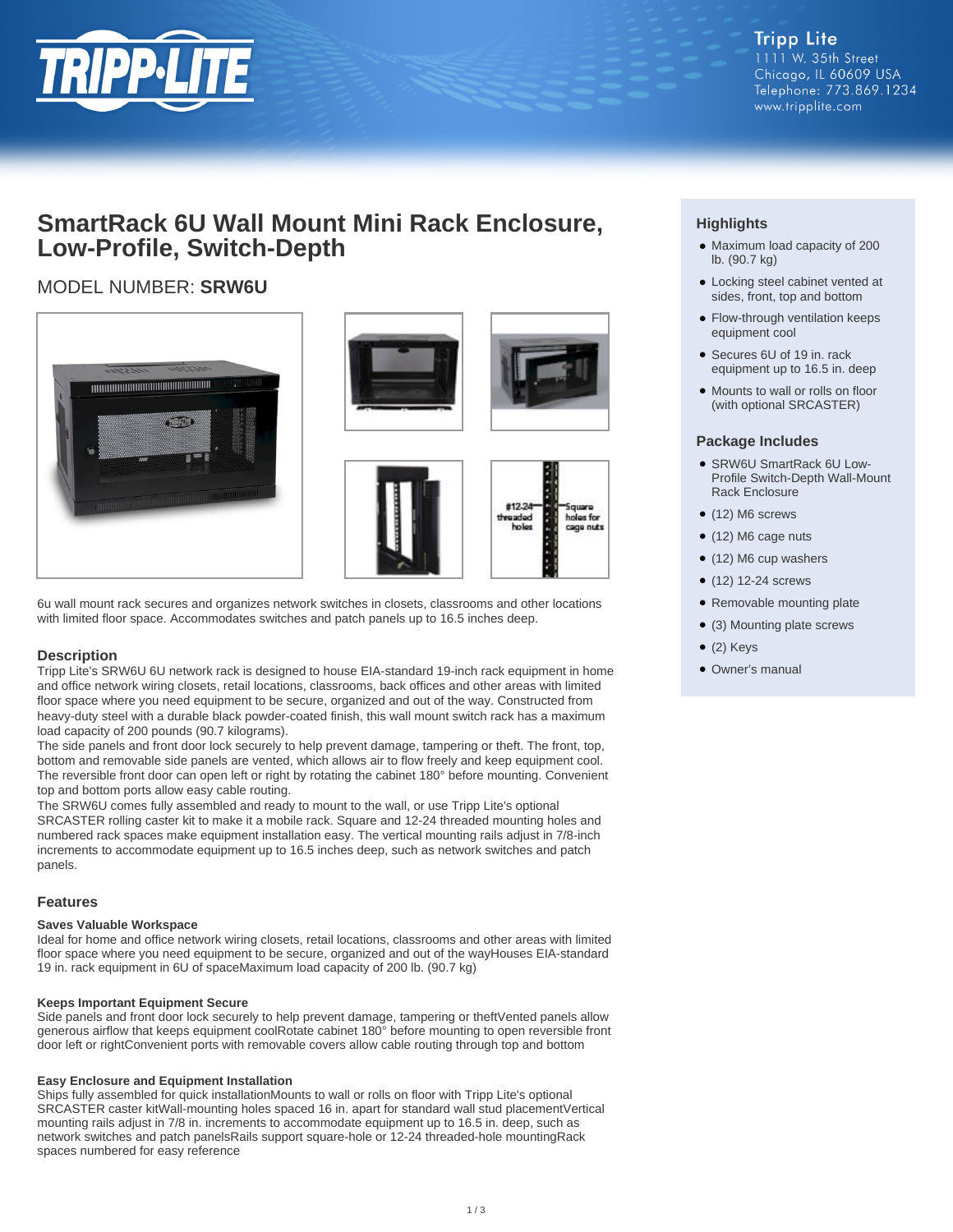

#### **Meets Payment Card Industry Standards**

Provides physical equipment and media security required for PCI DSS (Payment Card Industry Data Security Standard) compliance

# **Specifications**

| <b>OVERVIEW</b>                           |                                  |
|-------------------------------------------|----------------------------------|
| <b>UPC Code</b>                           | 037332154651                     |
| Device Compatibility                      | Patch Panel; Network Switch; UPS |
| Rack Type                                 | <b>Small Enclosure</b>           |
| <b>PHYSICAL</b>                           |                                  |
| Color                                     | <b>Black</b>                     |
| Rack Height                               | 6U                               |
|                                           | Shallow                          |
| Rack Depth                                |                                  |
| Maximum Device Depth (cm)                 | 41.91                            |
| Maximum Device Depth (in.)                | 16.5                             |
| Maximum Device Depth (mm)                 | 419                              |
| Minimum Device Depth (cm)                 | 7.62                             |
| Minimum Device Depth (in.)                | 3                                |
| Minimum Device Depth (mm)                 | 76                               |
| Cable Access Hole Measurement<br>(inches) | 9.812 x 2.35 (I x w)             |
| Shipping Dimensions (hwd / in.)           | 17.50 x 20.60 x 26.40            |
| Shipping Dimensions (hwd / cm)            | 44.45 x 52.32 x 67.06            |
| Shipping Weight (lbs.)                    | 34.00                            |
| Shipping Weight (kg)                      | 15.42                            |
| Unit Dimensions (hwd / in.)               | 14.5 x 23.63 x 17.5              |
| Unit Dimensions (hwd / cm)                | 36.83 x 60 x 44.45               |
| Unit Weight (lbs.)                        | 29                               |
| Unit Weight (kg)                          | 13.15                            |
| Weight Capacity - Stationary (kg)         | 91                               |
| Weight Capacity - Stationary (lbs.)       | 200                              |
| Number of Vertical Mounting Rails         | $\overline{2}$                   |
|                                           |                                  |
| <b>FEATURES &amp; SPECIFICATIONS</b>      |                                  |
| Extra Wide                                | No                               |